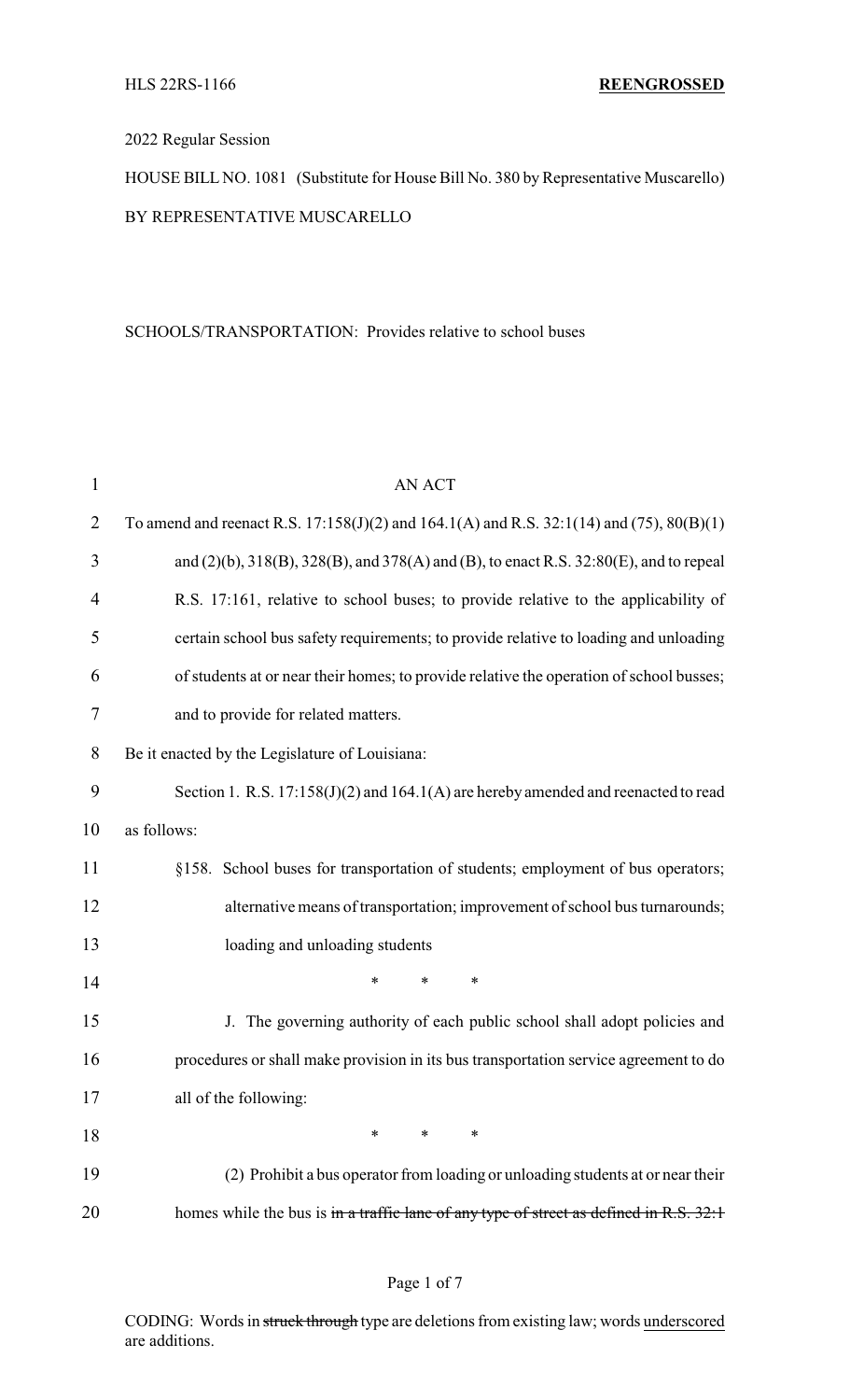| $\mathbf{1}$   | and require that students be loaded or unloaded on a shoulder unless the governing       |  |
|----------------|------------------------------------------------------------------------------------------|--|
| $\overline{2}$ | authority determines that loading or unloading on a shoulder is less safe for the        |  |
| 3              | student. However, if there is no shoulder or if the shoulder is determined to be less    |  |
| 4              | safe, a bus operator may load and unload a student while the bus is in a lane of traffic |  |
| 5              | but only if unless the bus is in the lane farthest to the right side of the road so that |  |
| 6              | there is not a lane of traffic between the bus and the right-side curb or other edge of  |  |
| 7              | the road.                                                                                |  |
| 8              | $\ast$<br>$\ast$<br>$\ast$                                                               |  |
| 9              | §164.1. Additional regulations; crossing control device required; compliance             |  |
| 10             | In addition to any regulations adopted by the State Board of<br>A(1)                     |  |
| 11             | Elementary and Secondary Education pursuant to the provisions of R.S. 17:164             |  |
| 12             | relative to the construction, design, equipment, and operation of school buses used      |  |
| 13             | in the transportation of students, the board also shall adopt rules and regulations in   |  |
| 14             | accordance with the Administrative Procedure Act requiring that every bus used in        |  |
| 15             | the transportation of students to and from home or school bus stops and acquired         |  |
| 16             | after January 1, 1996, shall be equipped with a crossing control device actuated by      |  |
| 17             | the operator and operated in conjunction with the stop arm. The crossing control         |  |
| 18             | device shall pivot out from the right side of the front bumper to prevent persons from   |  |
| 19             | walking directly in front of the bus.                                                    |  |
| 20             | (2) In addition to the rules and regulations required pursuant to Paragraph              |  |
| 21             | (1) of this Subsection, the board shall adopt rules and regulations in accordance with   |  |
| 22             | the Administrative Procedure Act requiring that every bus used in the transportation     |  |
| 23             | of students shall be equipped with a crossing control device as specified in Paragraph   |  |
| 24             | (1) of this Subsection by not later than January 1, 2008. The provisions of this         |  |
| 25             | Paragraph shall be subject to the appropriation of funds for this purpose.               |  |
| 26             | ∗<br>*<br>∗                                                                              |  |
| 27             | Section 2. R.S. 32:1(14) and (75), 80(B)(1) and (2)(b), 318(B), 328(B), and 378(A)       |  |
| 28             | and (B) are hereby amended and reenacted and R.S. 32:80(E) is hereby enacted to read as  |  |
| 29             | follows:                                                                                 |  |

# Page 2 of 7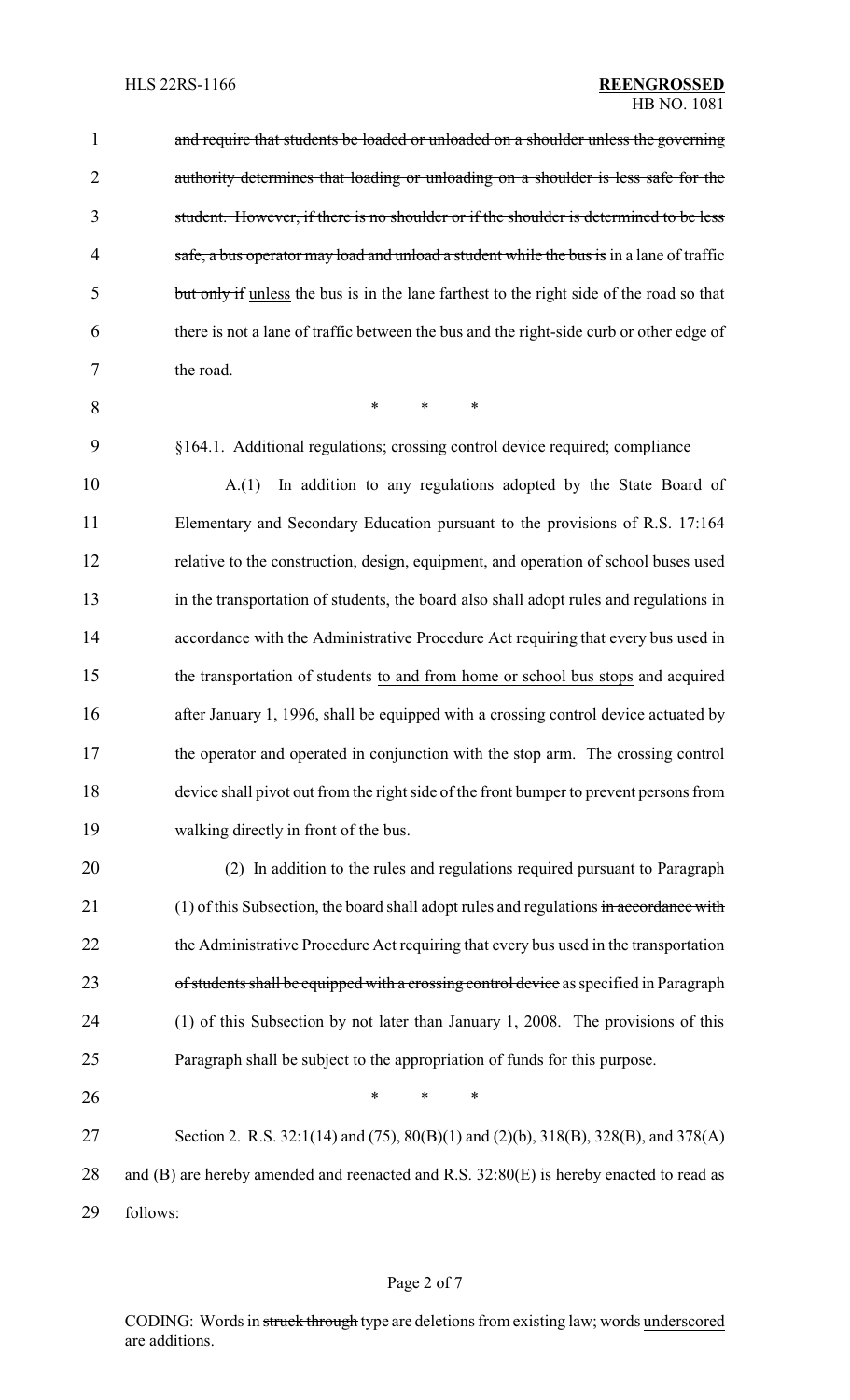1 §1. Definitions

| $\overline{2}$ | When used in this Chapter, the following words and phrases have the                     |
|----------------|-----------------------------------------------------------------------------------------|
| 3              | meanings ascribed to them in this Section, unless the context clearly indicates a       |
| 4              | different meaning:                                                                      |
| 5              | $\ast$<br>*<br>$\ast$                                                                   |
| 6              | (14) "Chauffeur" means every person who is employed by another for the                  |
| 7              | principal purpose of driving a motor vehicle, and every person who drives a school      |
| 8              | bus transporting school children or any motor vehicle when in use for the               |
| 9              | transportation of persons or property for compensation except school bus operators.     |
| 10             | $\ast$<br>*<br>*                                                                        |
| 11             | (75) "School bus" means every motor vehicle that complies with the color,               |
| 12             | equipment, and identification requirements set forth in this Chapter and is used to     |
| 13             | transport children students to and from school or in connection with school activities, |
| 14             | but not including buses operated by common carriers in urban transportation of          |
| 15             | school children a charter bus or transit bus.                                           |
| 16             | (a) "Type I school bus" means any school bus designed to carry more than                |
| 17             | sixteen pupils at one time.                                                             |
| 18             | (b) "Type II school bus" means any school bus designed to carry sixteen or              |
| 19             | less pupils at one time.                                                                |
| 20             | ∗<br>∗<br>∗                                                                             |
| 21             | §80. Overtaking and passing certain school buses                                        |
| 22             | ∗<br>*<br>*                                                                             |
| 23             | B.(1) Every school bus used for the transportation of school children shall             |
| 24             | bear upon the front and rear thereof the words "SCHOOL BUS" in black letters not        |
| 25             | less than eight inches in height placed as high as possible without impairment of       |
| 26             | visibility, and no other lettering shall be visible from the front or rear except the   |
| 27             | words "emergency exit" shall be painted in black letters at least two inches in height  |
| 28             | and approximately located near such exit.                                               |
| 29             | ∗<br>∗<br>∗                                                                             |

# Page 3 of 7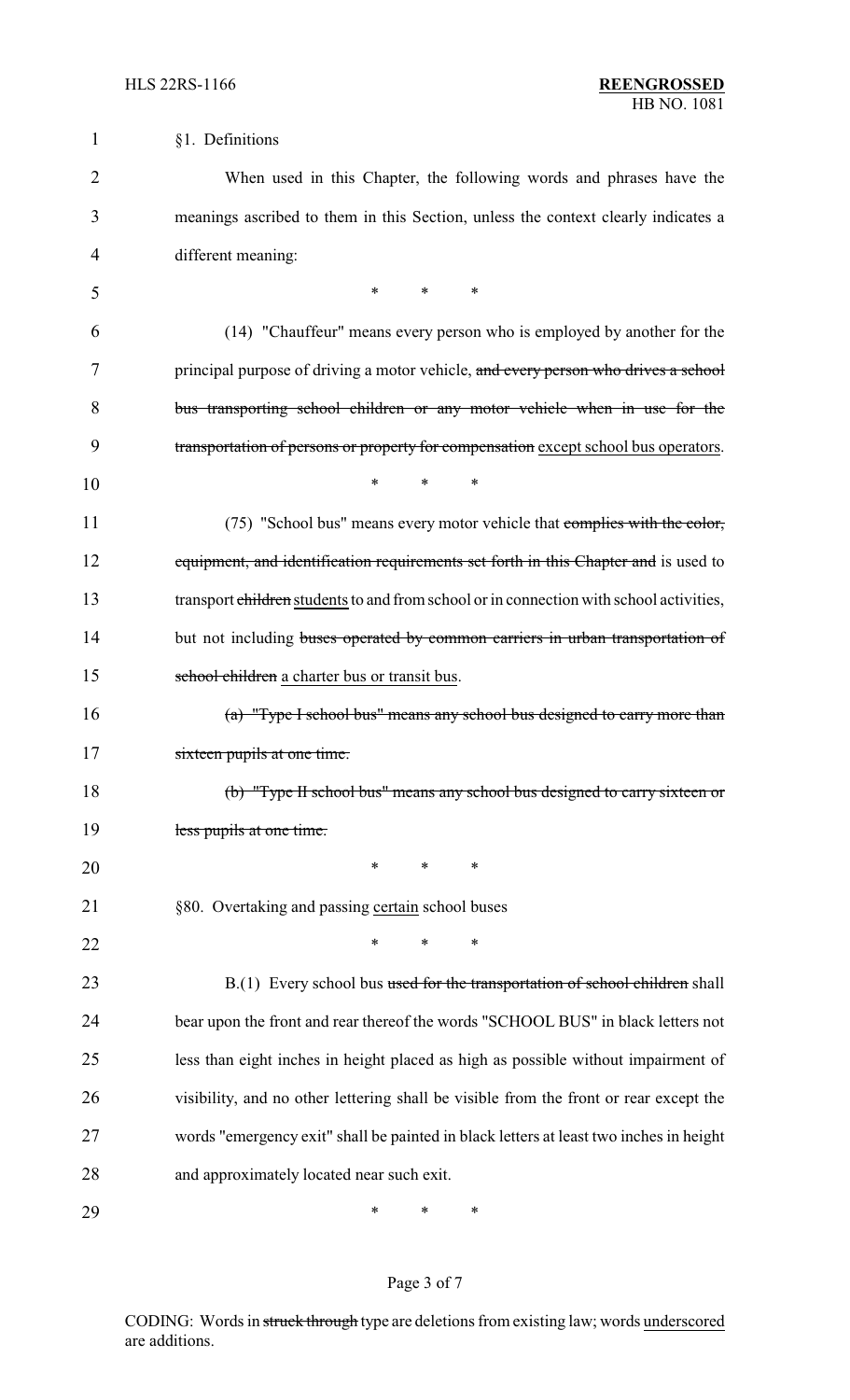| 1              | (2)                                                                                     |
|----------------|-----------------------------------------------------------------------------------------|
| $\overline{2}$ | *<br>$\ast$<br>∗                                                                        |
| 3              | The driver of any school bus equipped only with signal lamps as<br>(b)                  |
| 4              | provided in R.S. 32:318(B)(1) shall activate such the amber lamps at least one          |
| 5              | hundred feet, but not more than five hundred feet, before every stop for which          |
| 6              | activation is required and upon stopping shall exhibit the semaphore sign or signs      |
| 7              | activate the red lamps and the stop signal arms provided for in R.S. $32:318(B)(2)$ and |
| 8              | (3) and the crossing control device as provided in R.S. 17:164.1 and upon resuming      |
| 9              | motion shall deactivate both the lamps, the stop signal arms, and the semaphore sign    |
| 10             | or signs crossing control device. The driver of any school bus equipped with signal     |
| 11             | lamps as provided in R.S. 32:318(B)(4) shall activate the yellow (amber) lights at      |
| 12             | least one hundred feet, but not more than five hundred feet, before every stop for      |
| 13             | which activation is required, shall deactivate these lamps upon stopping, shall exhibit |
| 14             | the red flashing lamps and semaphore sign or signs while stopped, and upon              |
| 15             | resuming motion shall deactivate both the lamps and the semaphore sign or signs.        |
| 16             | *<br>$\ast$<br>∗                                                                        |
| 17             | E. For the purposes of this Section, "school bus" means a school bus as                 |
| 18             | defined in R.S. 32:1 that is used to transport students to and from home or school bus  |
| 19             | stops.                                                                                  |
| 20             | $\ast$<br>$\ast$<br>∗                                                                   |
| 21             | §318. Audible and visual signals on certain vehicles                                    |
| 22             | $\ast$<br>∗<br>∗                                                                        |
| 23             | B.(1) Every type I school bus purchased new after the effective date of this            |
| 24             | Subsection used for the transportation of school children that is used to transport     |
| 25             | students to and from home or school bus stops shall, in addition to any other           |
| 26             | equipment and distinctive markings required by this Chapter, be equipped with the       |
| 27             | following signal lights and devices: four amber and four red school bus signal lamps.   |
| 28             | (1) Every type I school bus purchased new after the effective date of this              |
| 29             | Subsection shall be equipped with signal lamps mounted as high and as widely            |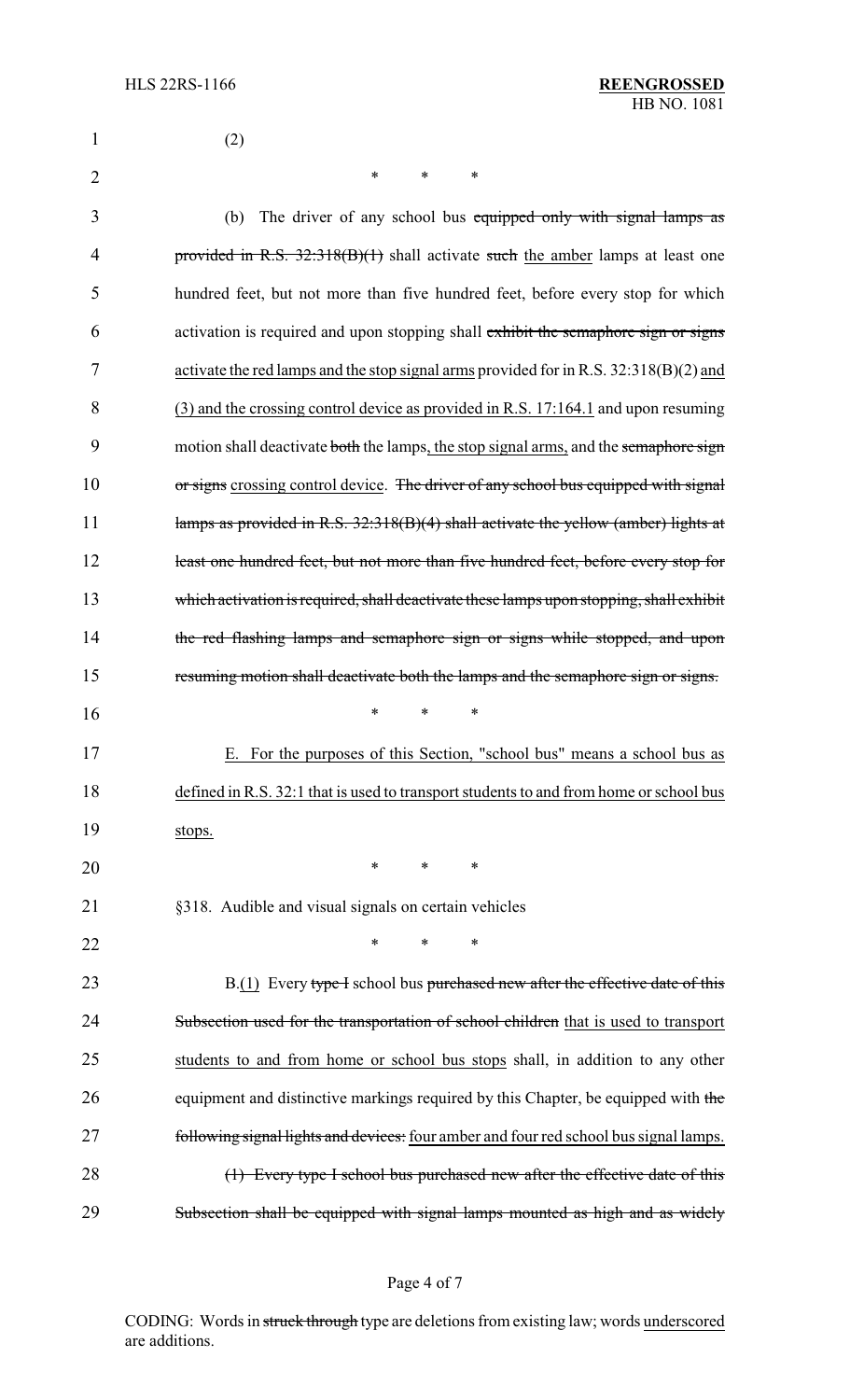spaced laterally as practicable, which shall be capable of displaying to the front two 2 alternately flashing red lights located at the same level and to the rear two alternately flashing red lights located at the same level, and these lights shall have sufficient intensity to be visible at five hundred feet in normal sunlight.

5 (2)(a) Every type I school bus purchased new after the effective date of this 6 Subsection that is used to transport students to and from home or school bus stops 7 and that has a rated capacity of sixteen or more passengers including the operator 8 shall also be equipped with two semaphore signs stop signal arms mounted on the 9 left side of the bus, one as near the front of the cab of the bus as practicable and one 10 as near the rear of the body of the bus as practicable, said semaphore signs to be not 11 less than eighteen inches in diameter, painted red, with the word "Stop" on each side 12 thereof in white letters not less than six inches in height. Each semaphore sign shall 13 be a standard octagonal sign containing two flashing red lamps which are visible 14 from both sides of the extended sign. These signs shall be constructed so as to fold 15 back against the side of the bus when at rest and capable of being extended 16 **perpendicular to the side of the bus with controls operated by the driver.** 

17  $(3)$  (b) Every type II school bus purchased new after the effective date of this 18 Subsection that is used to transport students to and from home or school bus stops 19 and that has a rated capacity of ten to fifteen passengers including the operator shall 20 also be equipped with at least one semaphore sign which shall comply with the 21 requirements in R.S. 32:318(B)(2) stop signal arm mounted on the left side of the 22 bus.

23 (4) Every school bus purchased new after the effective date of this 24 Subsection shall, in addition to the lights required by Subsection B(1), be equipped 25 with yellow signal lamps mounted near each of the four red lamps and at the same 26 level but closer to the vertical center line of the bus, which shall display two 27 alternately flashing yellow lights to the front and two alternately flashing yellow 28 lights to the rear, and these lights shall be visible at five hundred feet in normal 29 sunlight. These lights shall be displayed by the school bus driver at least one

#### Page 5 of 7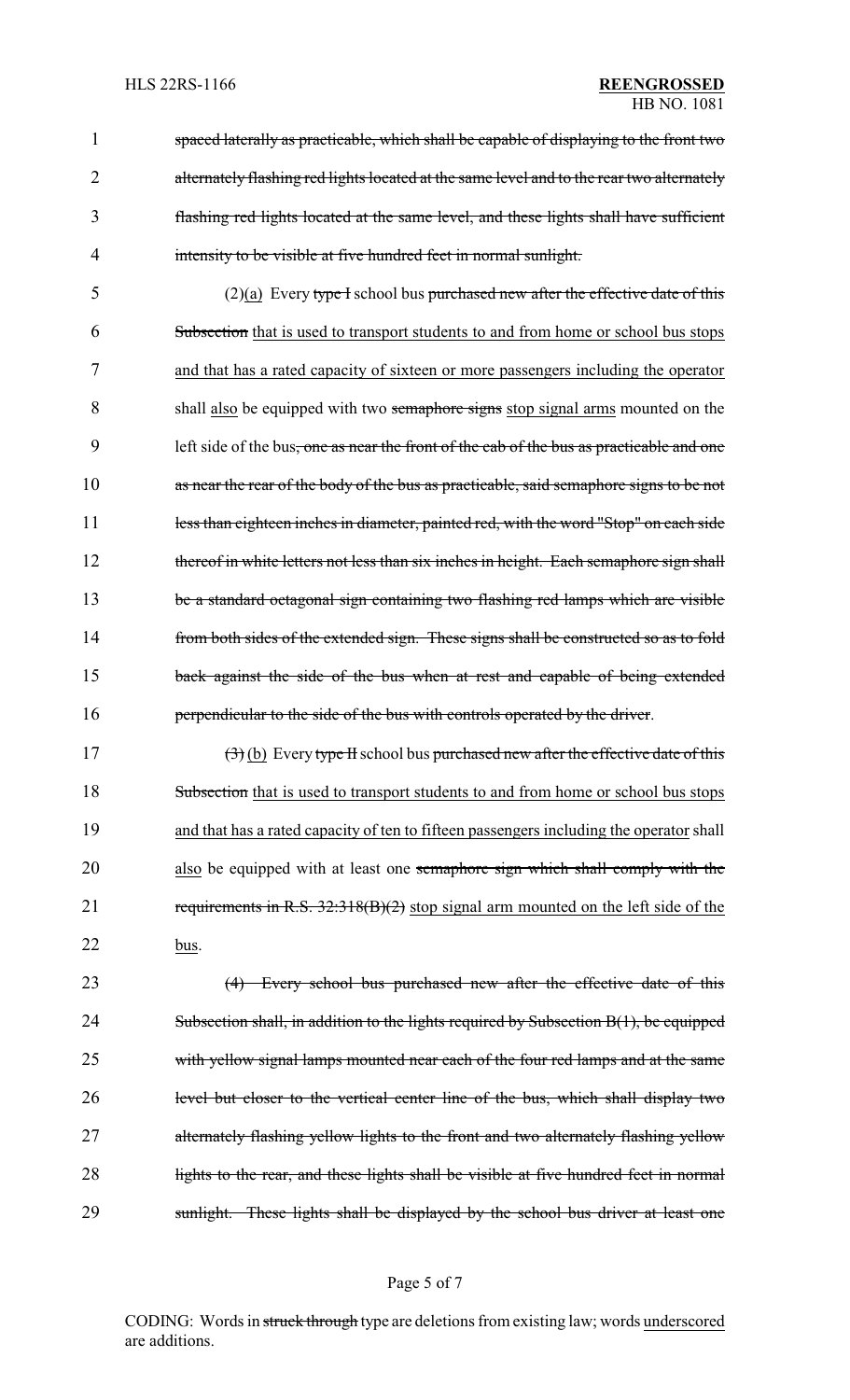| $\mathbf{1}$   | hundred feet, but not more than five hundred feet, before (but not during) every stop |  |  |
|----------------|---------------------------------------------------------------------------------------|--|--|
| $\overline{2}$ | at which the alternately flashing red lights required by Subsection B(1) shall be     |  |  |
| 3              | activated.                                                                            |  |  |
| $\overline{4}$ | $\ast$<br>∗<br>*                                                                      |  |  |
| 5              | §328. Special lighting equipment on school buses                                      |  |  |
| 6              | $\ast$<br>$\ast$<br>$\ast$                                                            |  |  |
| 7              | B. It shall be unlawful to operate any flashing warning signal light on any           |  |  |
| 8              | school bus except when said the school bus is stopped or is in the act of coming to   |  |  |
| 9              | a complete stop on a highway for the purpose of permitting school children to board   |  |  |
| 10             | or alight from said the school bus, and also, except when any such school bus is      |  |  |
| 11             | stopped or coming to a complete stop on a highway at a crossing of a railroad.        |  |  |
| 12             | $\ast$<br>*<br>$\ast$                                                                 |  |  |
| 13             | §378. School bus body, hood, bumpers; color of paint; back-up audible alarms          |  |  |
| 14             | A. Every school bus that is used to transport students to and from home or            |  |  |
| 15             | school bus stops shall be painted national school bus glossy yellow except that the   |  |  |
| 16             | hood shall be painted the same color or lusterless black and its roof may be painted  |  |  |
| 17             | white. Bumpers shall be painted glossy black, except that for increased night         |  |  |
| 18             | visibility they may be covered with a retroflective retroreflective material.         |  |  |
| 19             | B. Any school bus acquired that is not used for any purpose other than                |  |  |
| 20             | transporting to and from school that is not used to transport students to and from    |  |  |
| 21             | home or school bus stops shall be painted a color other than national school bus      |  |  |
| 22             | yellow and all lights, signals, and other devices and any lettering identifying the   |  |  |
| 23             | vehicle as a school bus shall be removed.                                             |  |  |
| 24             | *<br>∗<br>∗                                                                           |  |  |
| 25             | Section 3. R.S. 17:161 is hereby repealed in its entirety.                            |  |  |